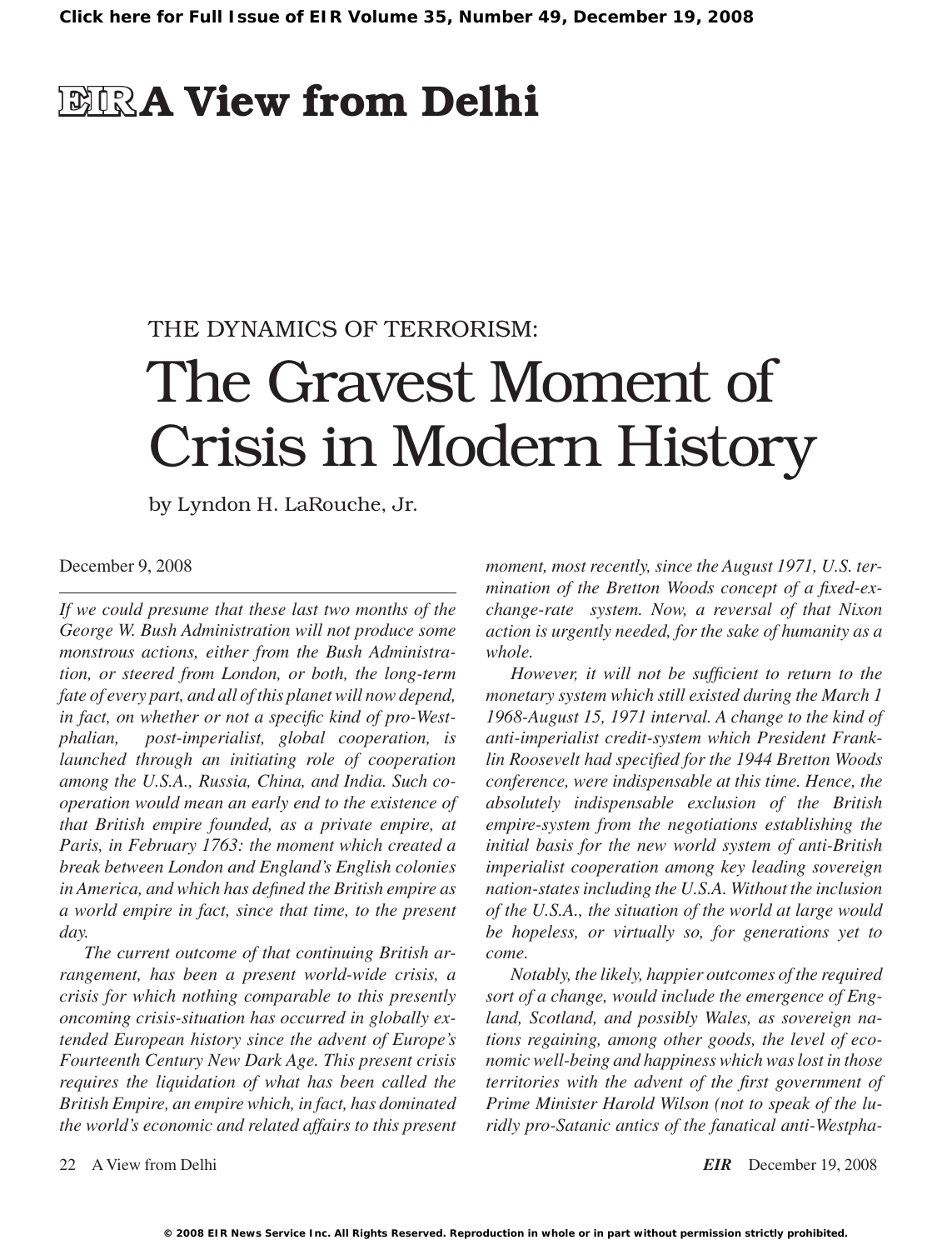

*Today's Brutish Empire is emulating the methods of the Roman Emperior Flavius Claudius Julianus, aka, Julian the Apostate (r. 361-363), who pioneered the use of religious warfare as an instrument of imperial rule. Julian (depicted on this Roman coin), "Liberally augmented the Pantheon" (shown here).*

*lian imperialist, Prime Minister Tony Blair). Such changes would be the "land-mine-like" economic explosion which would be the end of that vast empire, still today, which was crafted by the intention of the Liberally irrational Paolo Sarpi, but that according to the image of Julian the Apostate's Liberally augmented Pantheon. This is the British empire which, at the present moment, is emulating that same Julian in the terrorist practice of religious warfare as a principal instrument of London's intended global imperial rule.*

## Preface

#### *The Way England Seems to Rule:*

The widespread, softheaded sympathy for so-called "globalization," and the Duke of Edinburgh's neo-malthusian cults, shows that the world's contemporary societies are, usually, each, including the U.S.A., bound together by their lack of any efficient comprehension of how today's societies, including their own, are con-

trolled.1 With the emergence of the British empire as today's only true imperial power, an imperium which had been spawned by the influence of Venice's Paolo Sarpi, Sarpi's British heirs took pains to ensure that the very idea of a universal physical principle would be outlawed from the knowledge and practice of ruling

institutions and their subject populations. Hence, in modern European Liberal cultures affected by Anglo-Dutch Liberal paradigms, for example, mere mathematical formulas have tended to be treated as substitutes for the expression of what are actual physical principles.

Thus, the definition of a leading idiot, such as one

from among today's contemporary neo-malthusians, which one might expect to meet in any university's science department, is one who shares that utterly fraudulent and actually silly myth, which claimed that Isaac Newton discovered Johannes Kepler's universal principle of gravitation. That was the British claim made on silly Newton's behalf, although the record of that discovery as made uniquely by Kepler, can be found in a process of discovery laid out in great detail in Kepler's own *The Harmonies of the World*.

 $\Omega$ 

There is no competent argument which refutes the crucial evidence, that the principled character and authorship of the actual discovery is readily available to be known still today. For example, Albert Einstein was emphatic, and extremely clear in this matter; the relevant details are in print, or available on the internet, where anyone who is serious can find them. In short,

<sup>1.</sup> That World Wildlife Fund's pro-genocidal neo-malthusian cult launched by the Duke of Edinburgh and his partner the former Waffen-SS member Prince Bernhard of the Netherlands, was chiefly the product of the influence of the most evil man of the Twentieth Century, the Bertrand Russell who proposed nuclear warfare in September 1946, and who had also launched the relevant cult of Cambridge systems analysis.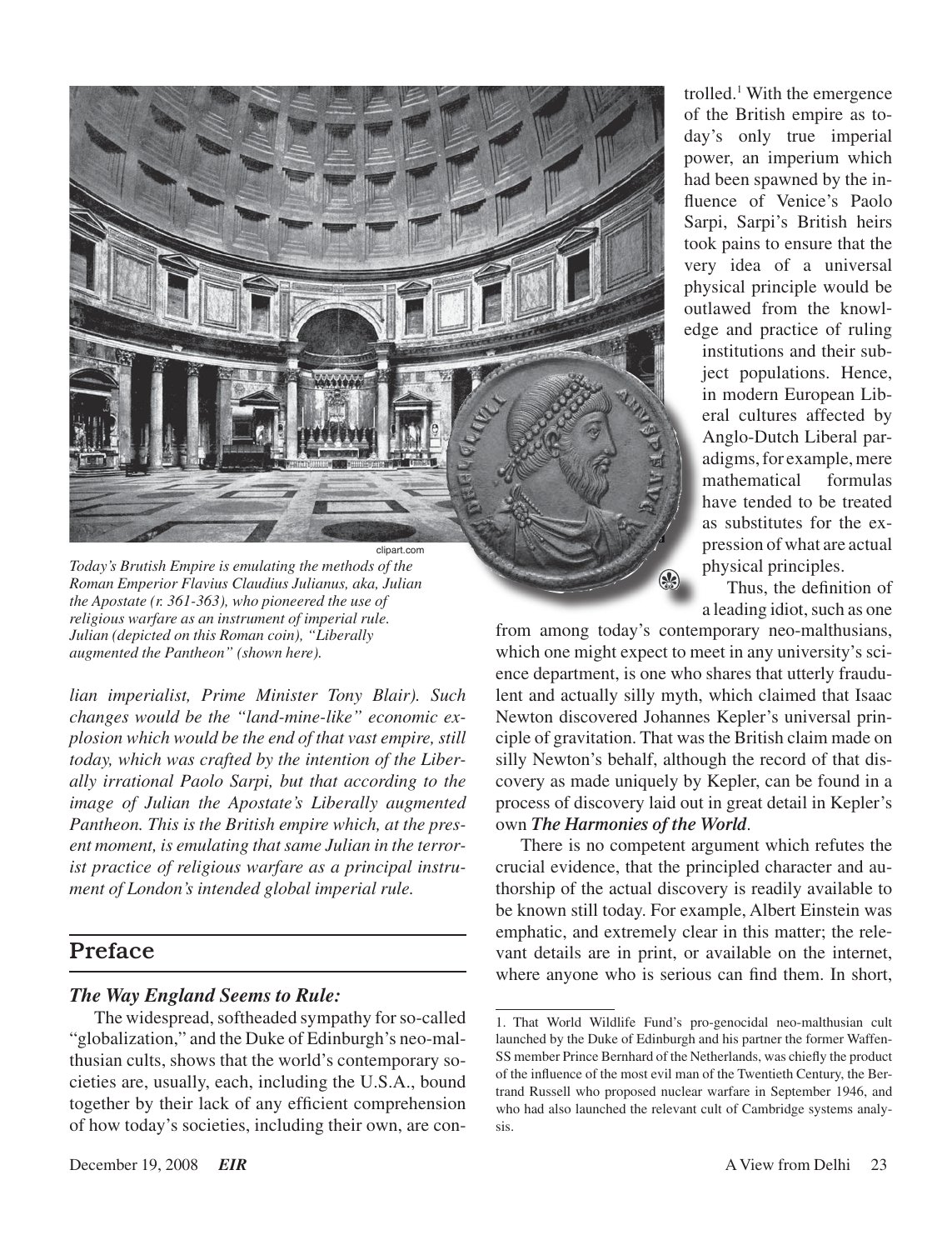when any scientist says that Newton discovered gravitation, that scientist is either brainwashed in some way, or is either grossly incompetent, or simply singing lies for his supper.

Nonetheless, the shameless lie, claiming Newton to have been the author of the discovery of a principle of gravitation, persists into those charnel houses of dead intellects to be recognized in relevant departments of many leading universities and allegedly scientific foundations of the decadent world at large today.

Nonetheless, I would not have brought this troublesome subject-matter up here, as I have just done, unless it were one of the best examples of the reason for the typically systemic failures of governments and their leading intellects today, especially on the subject of empires. The significance of the Newton hoax, is that it is, clinically, a typical by-product of that doctrine, launched by



*The Renaissance genius Niccolò Machiavelli (1469- 1527) wrote extensively, e.g., in his* De Monarchia *and* The Prince*, on issues of statecraft, in opposition to the medieval, usury-based, pro-feudalist traditions.*

Paolo Sarpi, on which all modern varieties of philosophical liberalism, including its intrinsically diseased varieties of statecraft, are premised.

#### *Sarpi's Design*

Sarpi's advantage over his rivals of the Council of Trent, was that Sarpi recognized that the failure of the original promoters of what was to become the A.D. 1492-1648 sweep of religious warfare to succeed in the efforts to crush that modern nation-state institution which had been launched by the forces of the great ecumenical Council of Florence, had been religious warfare rooted in an hostility to science which was, itself, premised on the supposed authority of the same ancient Sophist, the Aristotle who had been a crucial influence in inspiring the fanatical nonsense of Euclidean a-priorism. This was the same assumption which had been the premise for teaching of that doctrine of

mathematics as a substitute for physical science, a sick habit which continues to pollute much university and other education today.2

On this account, Sarpi had adopted a non-Aristotelean variety of Sophist doctrine, a doctrine rooted in the teachings of the lunatic, medieval "deconstructionist" William of Ockham,<sup>3</sup> whom Sarpi selected as his own choice for the anointed spiritual father of modern European theological and secular Liberalism.

The point of the matter is, that it was the Renaissance's practical power in creating the institution of the modern sovereign form of nation-state defined by Cardinal Nicholas of Cusa,<sup>4</sup> which had fostered science-driven technological progress, and thus afforded the new nation-states, such as those of France's Louis XI and England's Henry VII, as model forms of society which had expressed their innate superiority over efforts to revive the medi-

eval, usury-based, pro-feudalist traditions. Some of the relevant factors at play in this are extensively documented in those publications of Niccolo Machiavelli which had once served as the foundation for modern instruction in the principles of warfare.

So, to repeat relevant arguments which I have presented as cases in proof in locations published by me earlier, Sarpi permitted controlled innovation of forms called philosophical "Liberalism" today, where the Aristoteleans of that time had essentially banned scientific progress of any kind. This gave a decisive strategic advantage to the Venetian faction of also evil Sarpi, over its pro-Aristotelean rivals, a Sarpi faction which

<sup>2.</sup> See Bernhard Riemann's 1854 habilitation dissertation, especially the opening two paragraphs, plus the dissertation's closing sentence.

<sup>3.</sup> Latin: Occam. (e.g. "quasi-Cartesian").

<sup>4.</sup> *Concordancia Catholica.*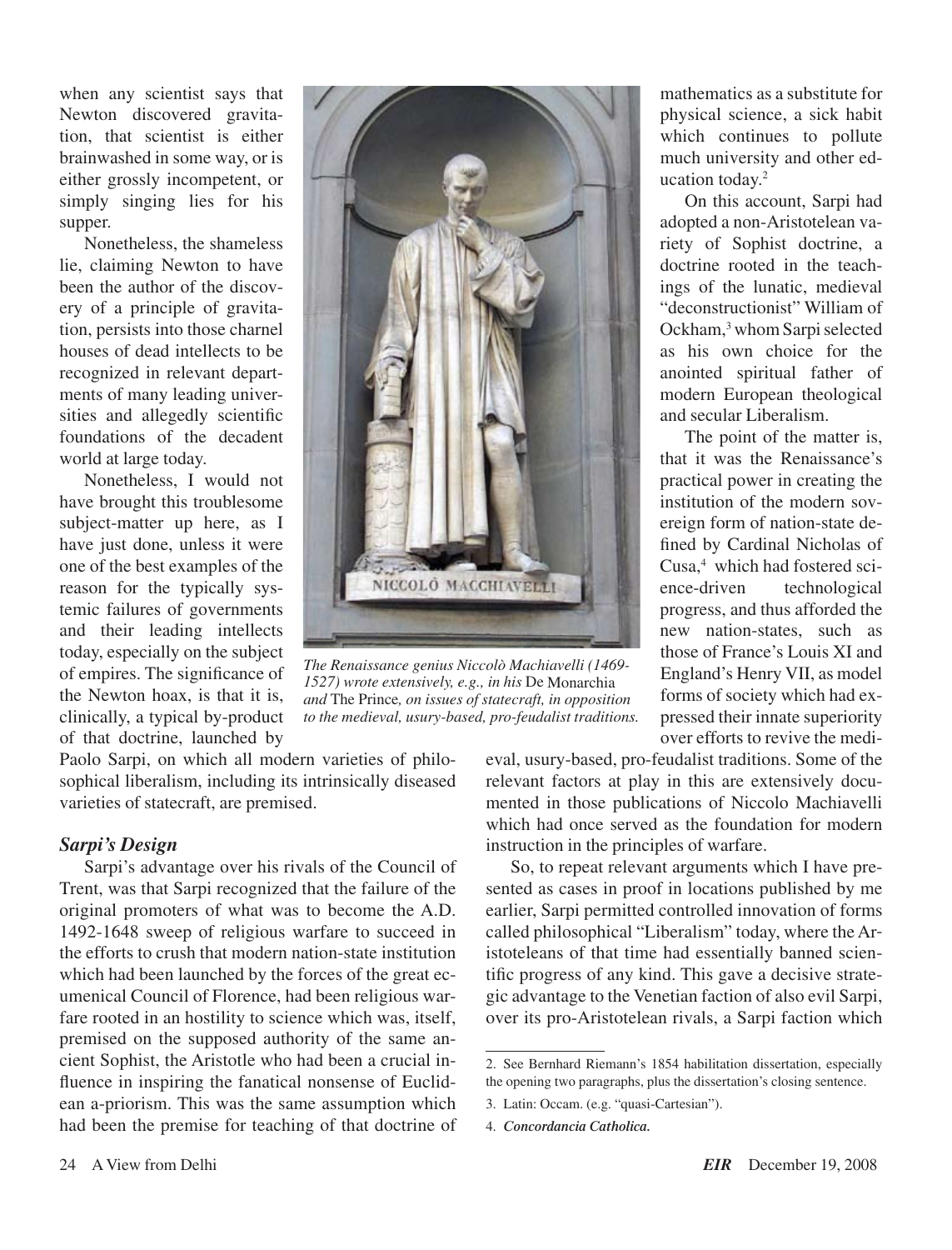oriented its influence away from the Mediterranean, into the maritime regions of northern (nominally Protestant) Europe. However, at the same time, Sarpi et al., like his followers, such as the hoaxsters Galileo Galilei and Rene Descartes, worked to suppress all knowledge of the methods of actual scientific discovery. This was expressed in the campaigns which attempted to exterminate knowledge of the work of Kepler, Fermat, Leibniz, Gaspard Monge, Lazare Carnot, Carl F. Gauss, and Bernhard Riemann, campaigns which sprang from the Eighteenth and Nineteenth centuries'Liberals, and, with extraordinary fanaticism, by the followers of Ernst Mach, and, worse, the followers of that most evil and impassioned deconstructionist, Bertrand Russell.

Such has been the setting of the essential effect of modern academic Liberalism's efforts to reconcile Aristotle with the Liberalism of Ockham, as the perfervidly deconstructionist Bertrand Russell and the followers of the Russell cult, have attempted, with increasing fervor, during the Twentieth Century. The notion of an Aristotelean reconciliation with a doctrine of "free trade," is an example of this medley of intellectual and moral corruptions.

That effect has been, most notably, that, as Gottfried Leibniz emphasized, during the 1690s and later, between the two Sophistries of Aristotle and Sarpi, what had been the competent, preceding practice of science, that of the Pythagoreans and Plato, had been largely suppressed. The crucial concept to be emphasized on this account, is that which Leibniz named "dynamics," as a translation of the ancient Greek science's term *dynamis.*

The significance of this concept of *dynamics* for political science today, is that it points out, that the principled character of social processes lies not in the notion of kinematic-like interaction among separate elements, but that those processes are subsumed, in each distinct type of case, by an efficiently encompassing single principle. This signifies a principle as conceived as in the likeness of Johannes Kepler's uniquely original discovery of a general principle of gravitation governing the composition of the Solar system.

This principle of dynamics as expressed by Leibniz in terms of a universal physical principle of least action, assumed a refined form through the discoveries of Bernhard Riemann. This work, in turn was enriched by the respective work of Albert Einstein and Max Planck, in one aspect, and, also, by the concept of Biosphere and Noösphere by Russia's Academician V.I. Vernadsky. All of these notions of *dynamics* are to be regarded as combined into a single conception in study of such social expressions of dynamics as those of such subjects of economy as nations, or empires.<sup>5</sup>

The notions to be associated with the categorical terms nation or empire, and the distinctions between the two, are to be recognized from the standpoint of this notion of *dynamics*. Take the category of "British empire" as a case in point.

# 1. The U.S.A. Under a British System

The role of a corrupted, pro-fascist government of France, in opening the gates of France's military institutions to permit a superior French military's stunning defeat by the Wehrmacht, shocked many long-standing fascist or pro-fascist elements, such as the grandfather of the still-incumbent President of the U.S.A., in both the United Kingdom and the U.S.A. to give way to U.S. President Franklin Roosevelt'sleadership in organizing the alliance which was to defeat the forces of fascism allied with Benito Mussolini and Adolf Hitler.

From that point on, until developments of the 1968- 1973 interval, the principle of the Bretton Woods system defined by U.S. President Franklin Roosevelt, had been the dominant force in economy world-wide. With the wrecking of the U.S. commitment to scientific progress in economy, by the upsurges of pro-fascist, so-called "left-wing," dionysian, "68er" forces in the Americas and Europe, the door was opened for the grab of the U.S. Presidency by the candidacy of Richard M. Nixon.

It is of crucial importance to recognize, not only that Presidents George H.W. and George W. Bush are offshoots of the Wall Street gang which had supported Hitler until the Pearl Harbor *casus belli* changed their costumes without changing their pro-fascist inclinations, but that that gang has been the same circles behind the leading "right wing" think-tanks and press and dominating much of the U.S. political scene since the inauguration of Winston Churchill's and Bertrand Russell's political-strategic accomplice, President Harry Truman. It is no coincidence that the two referenced Bush Presidential administrations are products of the

<sup>5.</sup> There is no essential difference in the meaning between this term *dynamics*and the *dynamis* of the Pythagoreans and Plato.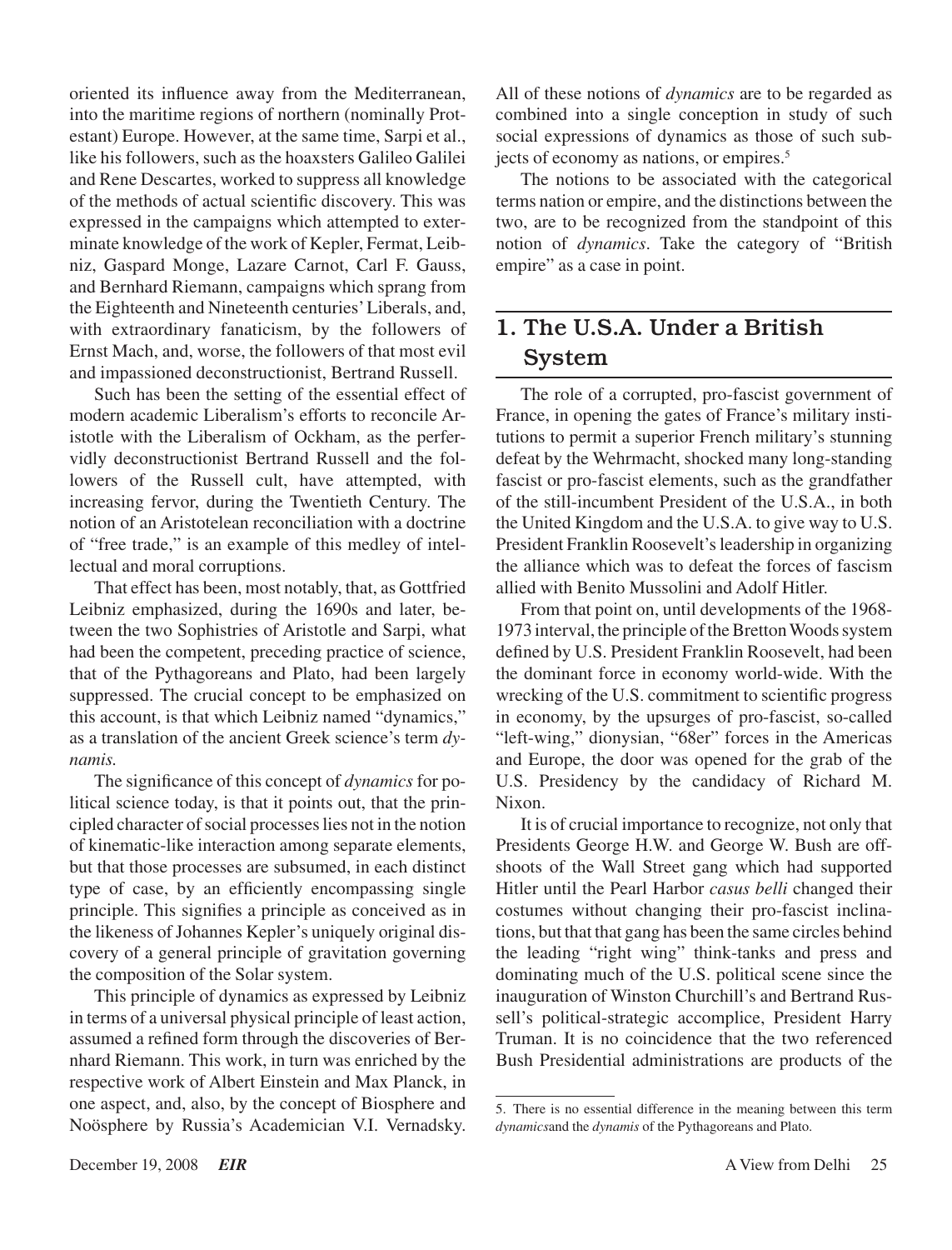same right-wing tradition expressed by Prescott Bush's key role, as an accomplice of the head of the Bank of England in financing Hitler's rise to dictatorial power.

To understand the problem that part of present history typifies for the condition of world crisis today, it is essential that our political leaders and other citizens examine such matters from the standpoint of the definition of dynamics just indicated. The actual British empire in question, still today, is not a secretion of the British Isles.Amore exact termwould be "Anglo-Dutch Liberal," a.k.a. Sarpian, type of "neo-Venetian imperialism." This is otherwise to be recognized as a dynamic of a phenomenon of slime-mold likeness, a phenomenon dominated by a (dynamically) integrated aggregation of financial entities whose integral action suggests the life-style of a common slime-mold.

In that configuration, the appearance of British elements, including the monarchy itself, is that of a feature of a slime-mold which is, when taken as a whole process, the empire as such.

Then, view the organization of this slime-mold as follows.

The overall slime-mold, when considered as a whole, is what is to be identified as "the empire." A typical empire of this general type would be composed of such subordinate features as the equivalent of mere "kingdoms," of which one is the United Kingdom. However, do not overlook the fact that this empire is organized, as Lord Shelburne adopted this policy, according to the model of the Byzantine Empire under Julian the Apostate, in which the component elements are treated as parts of an extended Roman Pantheon, of which the United Kingdom as such, or the Kingdom of Saudi Arabia, are, in fact, each, merely one part. In the case of the Saudi Kingdom, it, in turn, is a leading feature of the British imperial subsidiary which is the colony known as the multi-national, "Sykes-Picot" treaty organization. This latter has been extended to include Iran, Pakistan, Afghanistan, and other localities, and their role in international terrorism, each quasidistinct, but considered each as an element of the extended imperial Pantheon according to the model of Julian the Apostate.

Then consider the financial-monetary aspect of this same slime-mold-like concoction.

#### *The Financial Slime-Mold*

Since the British puppet Richard Nixon had been foisted upon the U.S. Presidency by aid of the Dionysian cult known as the rampaging "68ers," and, since the consequent 1971-72 breakup of the Bretton Woods fixed-exchange-rate monetary system, the British empire has employed the break-up of the Bretton Woods system, as the opportunity to assimilate the United States itself into the grip of a floating exchange-rate form of London-centered, imperial slime-mold. *(Hey, Sucker: our U.S.A. has thus been colonized by London!)*

This development was greatly aggravated by the 1973 launching of the British-Saudi oil-boycott hoax, which made possible the large-scale operations of the petroleum spot-market swindle, which, in turn, has tended to dominate the world economy since that time. This series of developments transformed the U.S. dollar into a plaything of the Saudi-British empire's Netherlands-based, post-1973, BAE-linked, "spot market," a market which is among the leading keysto international terrorism today.

The U.S.A. helped the British empire increase its relative power globally, at U.S. political and economic expense, through the U.S. Carter Administration's wrecking of the U.S. economy, as was done through Carter's submission to his sponsor's, David Rockefeller's Trilateral Commission "scam." By October 1987, the accumulated effects of the combined follies of the Nixon Administration, and the continuation of willful wrecking of the U.S. economy by the Trilateral Commission, had brought on the greatest U.S. financial crash since 1929.

The response to this 1987 development, which was launched by incoming Federal Reserve Chairman Alan Greenspan, was the post-1987 unleashing of a vast financial-derivative bubble, a bubble designed, to the personal profit of present California Governor Arnold Schwarzenegger, in accord with the model, such as Enron, provided by a Michael Milken who had been convicted for such kinds of practices. The grip of London on a U.S.A. now in the grip of the vast fraud of the financial-derivatives scheme, began to approach the state of desperation reached in late July 2007.

The preferred British method of imperial rule, notably since the beginning of the so-called "Seven Years War," is to subordinate its targets to control by the slime-mold effect of its Julian-the-Apostate-modeled orchestration of conflict ("divide and rule"), especially orchestrated religious and similar cultural conflicts, among the targeted elements thus assimilated into the "digestive tract" of the slime-mold itself. This came, to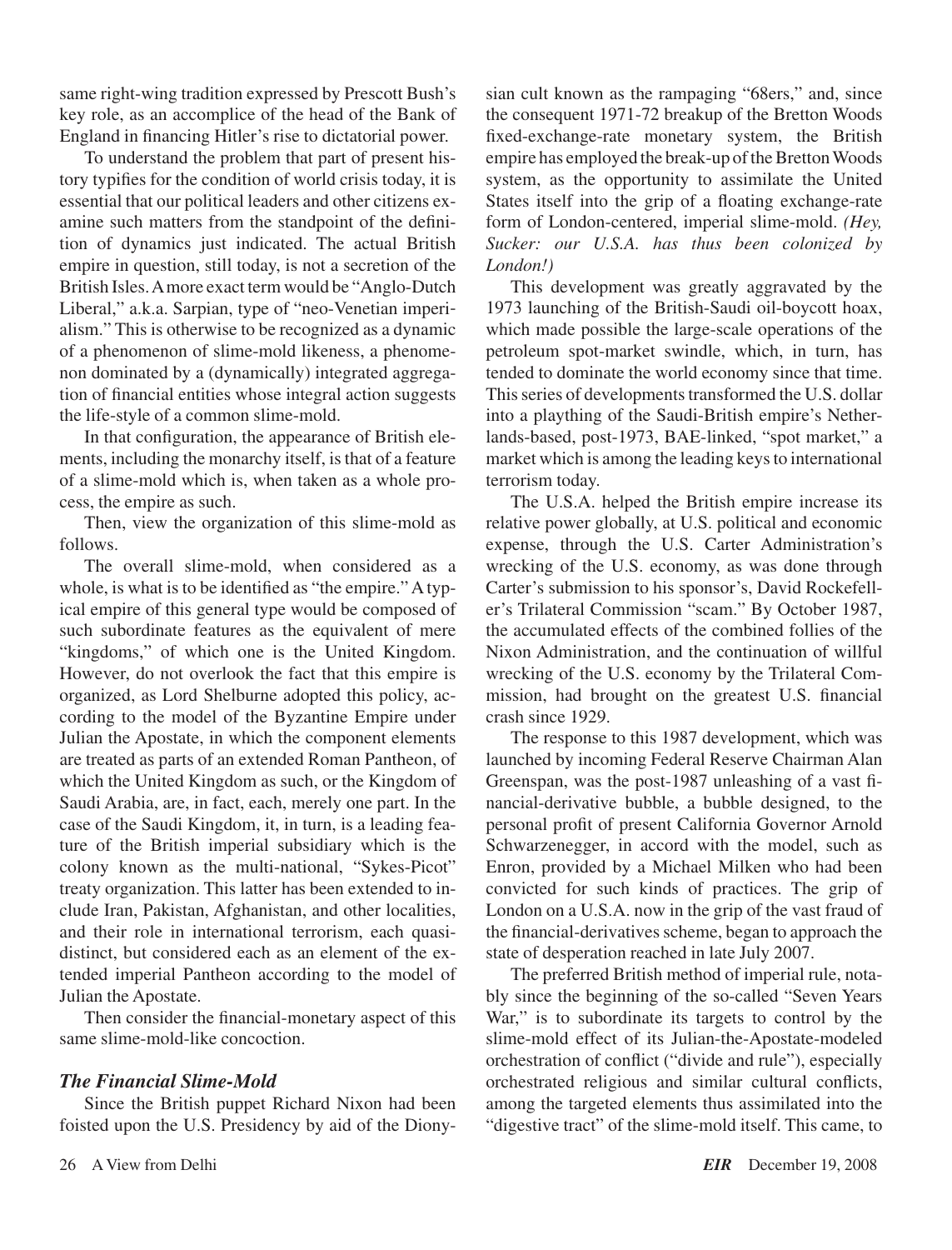

*The U.S.A. helped the British empire increase its power globally, at U.S. expense, through the Carter Administration's wrecking of the U.S. economy. Carter submitted to the Trilateral Commission, which was co-founded by his National Security Advisor Zbigneiw Brzezinski (shown here with President Carter) and David Rockefeller.*

a large degree, to represent the assimilation of the U.S. economy itself into a globalized system of control centered in the Anglo-Dutch-Saudi control of the world financial system through the "spot market" created by an Anglo-Dutch-Saudi, significantly BAE-related, development, a development pivoted on the combination of the "spot market" and the intrinsically hyper-inflationary role of financial derivatives speculation.

The role of Alan Greenspan in creating the great financial-derivatives bubble now in the process of "popping," is a case in point. The subjugation of national governments to toleration of financial-derivatives raids conducted against their own nationals, is exemplary of the way in which these national governments were corrupted by the British Empire's slime-mold-like characteristics.

#### *The U.S.A. Nonetheless*

The U.S. Federal Constitution and what might pass for a semblance of a British constitution, are two distinct, and mutually antagonistic orders of living organisms, as distinct as mammals from reptiles, species lacking in any respective, mutual congruence. On this account, while the implications of Leibniz's "The Pursuit of Happiness" are even more profound than the difference in species defined by the language of the PreambleoftheU.S.FederalConstitution, the two conceptions, that of the Declaration of Independence and Preamble of the Federal Constitution, are broadly equivalent in direction of intention, and are both adversaries of anything which might pass for the relatively reptilian quality of what passes for a British "constitution." The British and American systems are not only as different as ice cream and swamp-bred mud pies, but essentially so antagonistic that the one could not tolerate the other, let alone mate successfully. They are different species of existence.

To be specific, compare the U.S. Constitution's Preamble with the model of the enhanced Pantheon of the system of empire under either the Pantheon of Julian the Apostate or, the comparable *Island of Dr. Moreau* of author H.G. Wells. Wells himself

is highly significant as an illustrative case of the depravity to which I refer.6

#### *The Case of H.G. Wells*

Wells'career began, essentially as an assistant to the notorious Thomas Huxley, the grandfather of the notableAldous and Julian Huxley associated with *The Open Conspiracy* of the H.G. Wells of the 1920s and 1930s, the Satanist witch-doctor Aleister Crowley of LSD prehistory and the Lucifer (Lucis) cult, all together with Bertrand Russell, and with the George Orwell of *1984* notoriety. Here, in this set of British associations, we meet the heritage of the Satanic relics of Babylon, or of the Delphic Gaea and her chopped-up consort Python, or her Apollo-Dionysus cults. *(What a pack of "Dick Tracy" or "Batman"-like characters!)*

Seeds of the form of moral corruption typified by the closely knit circles of British Brigadier John Rawlings Rees, the pro-Satan Aleister Crowley, H.G. Wells, and Bertrand Russell, were already present in a significant degree around the circles of Presidents Theodore

<sup>6.</sup> There is nothing surprising in the congruence of H.G. Wells' youthful apprenticeship under T.H. Huxley, and both the conception underlying the plot of *The Island of Dr. Moreau*, Wells' adult role as a leader of the Fabian Society, and Wells' later ventures such as *The Open Conspiracy* and his *The Shape of Things to Come*.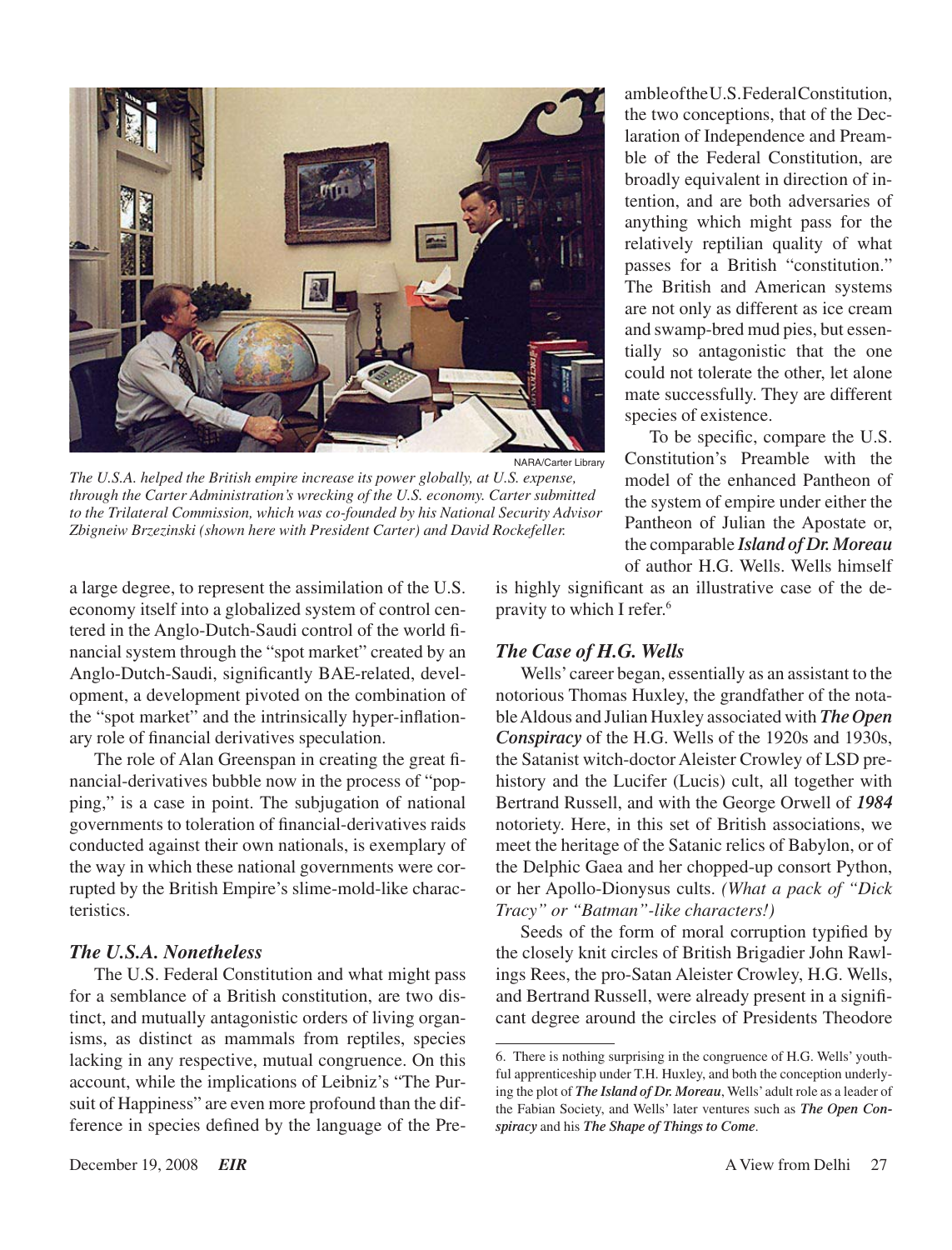

*With the Presidency of Harry Truman, the kind of British kookery associated*  with (left to right) H.G. Wells, the Satanic Aleister Crowley, and Bertrand *Russell virtually took over over relevant sections of U.S. academic and intelligence activities linked to the "white shoe" circles left over from intelligence operations during World War II.*

Roosevelt and Ku Klux Klan associate Woodrow Wilson, as among the circles of the family of Averell Harriman during the 1920s and the pro-fascist circles in the U.S.A. of the 1930s; but, with the incumbency of what President Franklin Roosevelt would have considered the virtually treasonous President Harry S Truman, the flood of the kind of British kookery associated with Rees, Crowley, Wells, and Bertrand Russell increased to the degree of virtually taking over relevant sections of U.S. academic and intelligence operations linked to the "white shoe" circles left over from war-time intelligence operations during World War II.7

The entirety of the so-called "environmentalist" and related cultish movements in and out of U.S. government circles presently, is a product of this, chiefly Brit-

ish, subversion of notable governmental, academic, and other relevant institutions of the U.S.A., including a large, largely brainwashed-greenie part of the Democratic Party apparatus, today, especially the foundationlinked, anti-"blue collar" parts tied closely to the circles of Bertrand Rus-

sell's ideological kiss-breeches today. Here, we encounter the British imperial slime-mold factor in subversive action against almost everything which the establishment of our republic had represented. Are these accomplices treasonous, or something even worse than treasonous, something virtually Satanic? Whatever might be said on that account, the fact is, that the "green factor" traceable to the modern neo-malthusianism of Princes Philip, Charles, and the late ex-Nazi Bernhard, is the principal means of

policy by which our United Statesis being destroyed by such virtually Satanic invasions today. That is the relevant issue to be addressed by our citizens generally.

Such is the crucial slime-mold factor in the British Empire's use of such morally degenerated creatures as those deployed to bring our republic down from within.

## 2. Leibniz Versus Descartes

Among the causes for the prevalent incompetence of the so-called economics profession, more or less world-wide today, is that, despite the great advances in physical science since the revival of ancient dynamics in a modern form by Gottfried Leibniz,<sup>8</sup> the prevalent thinking about economy today is still in the contrary, relatively primitive, essentially Cartesian mode at best, with no account made for the relevant accomplishments of the Gaspard Monge-Lazare Carnot circles of France's Ecole Polytechnique, the circles of Carl F. Gauss, and of Lejeune Dirichlet and Bernhard Riemann, and, still

<sup>7.</sup> With the breakthrough against the Nazi forces at Normandy, the old gang of Anglo-American backers of both Mussolini and Adolf Hitler, from Wall Street and London crawled out of their warrens, to force President Franklin Roosevelt to accept a representative of the Wall Streetcentered pro-fascist gang, such as the Brown Brothers Harriman gang represented by the grandfather of the current U.S. President George W. Bush, Senator Harry S Truman, as President Roosevelt's selection as Vice-President. Roosevelt's early death resulted in a sweeping reversal of crucial features of President Roosevelt's intention for post-war reconstruction in a war-torn world.

<sup>8.</sup> And the crucial discoveries of Kepler and Fermat earlier.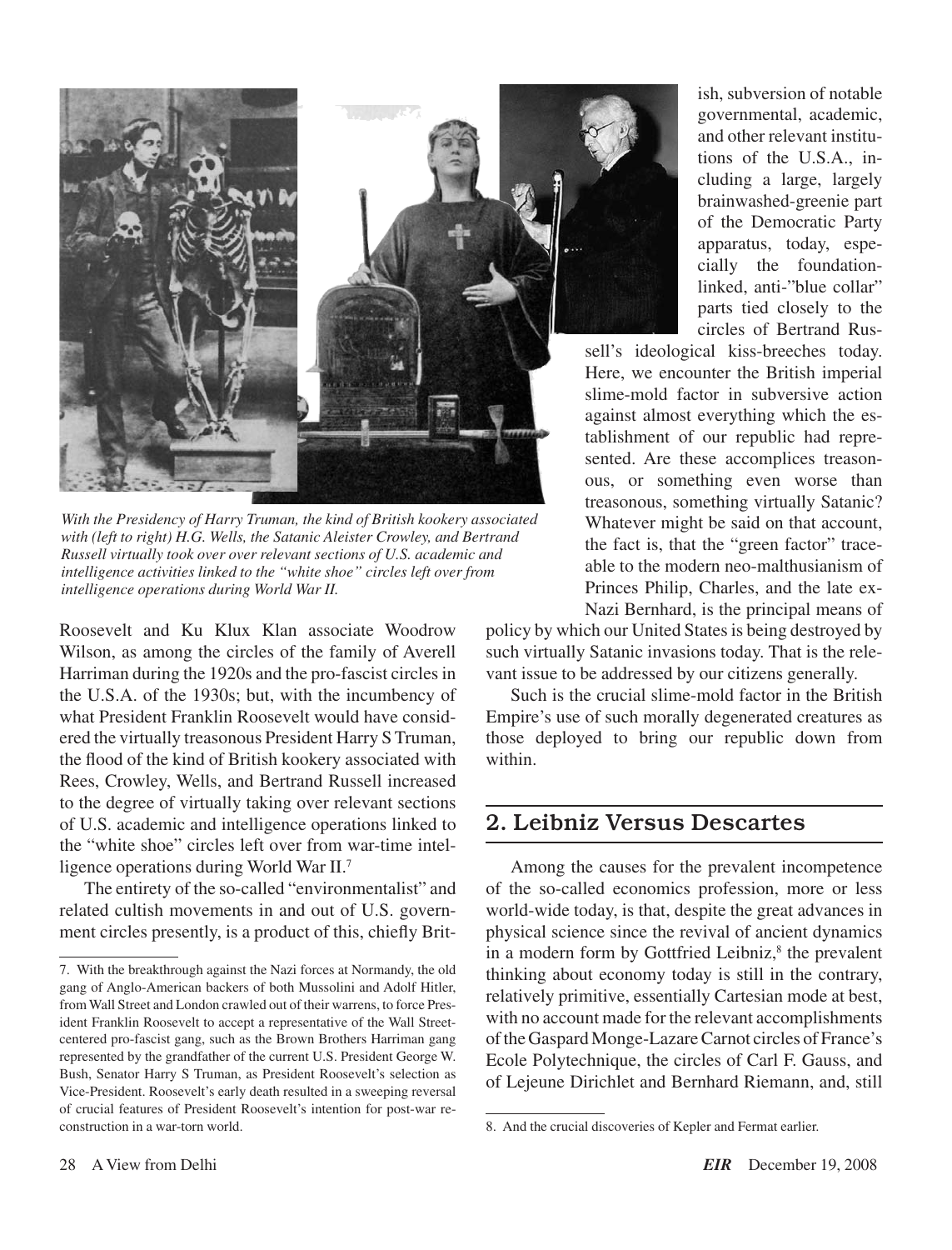

*Among the causes for the prevalent incompetence of the so-called economics profession, is that, despite the revival of ancient dynamics in a modern form by Gottfried Leibniz (right), most economics today is based on the contrary, relatively primitive, Cartesian system, at best (René Descartes, left; portrait by Frans Hals, 1648).*

later, the related, actual discoveries of Max Planck and Albert Einstein.

That, unfortunately, is not the worst of the failures of the current economics profession.

There has been, in fact, a sharp regression to the mechanistic primitivism of Ernst Mach, the extreme, deconstructionist depravity launched by Bertrand Russell's part in the *Principia Mathematica,* and the consequent moral as much as scientific depravity of the implicitly neo-Malthusian school of Cambridge systems analysis associated with promotion of anti-humanist, holistic mysticism. Not only is the idea of sciencedriver progress absent from the customary practice of the academically based ranks of the economics profession, the practice has degenerated to a purely monetarist form of statistical dogma, thus causing the practice of economics to degenerate to the brutish level of a statistical sociology. Hence the incompetence of all of my putative rivals among statistical economists, especially prize-winning ones, and also governments, on the matter of long-ranging forecasting.

On these and kindred accounts, it might be said, that

the idea that something might be better, such as a daughter's choice of a marsupial as her husband, simply because this represents an interesting, current novelty in taste, such choices, such as the popularized neo-malthusian fads of former Vice-President Al Gore and his patrons of the British royal house today, ought to have been banned from the practice of science—and statecraft—long ago.

To complete the preliminaries for this chapter, I emphasize that we are presently returning, here, to the same subject of dynamics as in the preceding chapter's summary of the crucial characteristics of the so-called British empire, but this time from a positive standpoint. That is not to propose that there are good dynamics, as distinct from bad ones; all processes in the known universe, whether non-living, living (i.e., the Biosphere), or human (the Noösphere), good or bad, belong to the subsuming domain of dynamics: the universe is organized in a way reflected in the expressed principle of dynamics.

Look at this from the standpoint of Bernhard Riemann's work. Look at this principle as expressed by the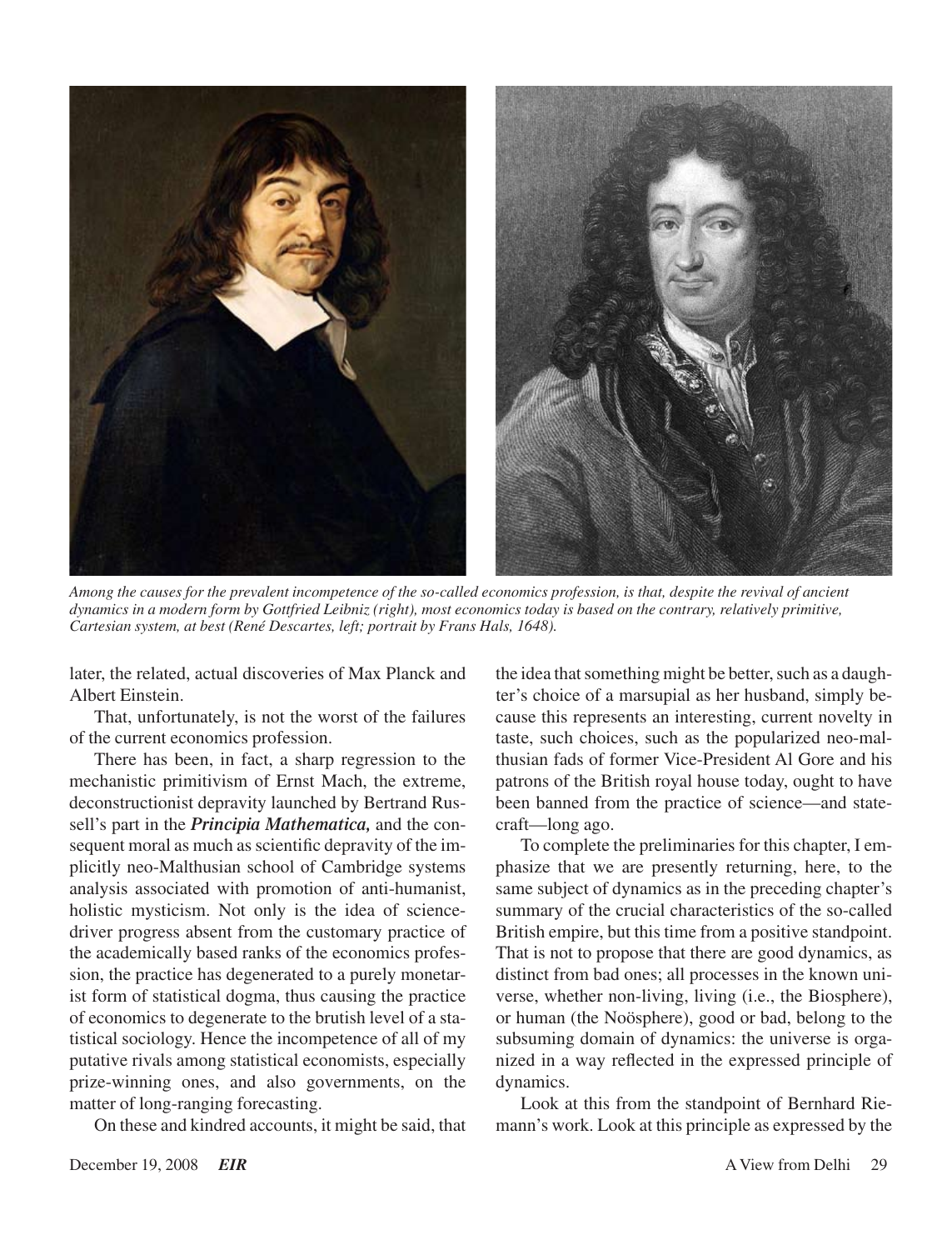

*The idea of science-driver progress is today absent from the customary practice of the economics profession; it has degenerated into to a purely monetarist form of statistical dogma. Shown: A Navy machinery repairman prepares a lathe in the machining shop aboard the USS Stennis, 2007.*

ancient Pythagoreans, Plato, and, later, Eratosthenes, and also from the modern standpoint of (once more) Brunelleschi, Nicholas of Cusa, Leonardo da Vinci, Johannes Kepler, Fermat, Leibniz, Abraham Kästner, Gaspard Monge, Lazare Carnot, Carl F. Gauss, Lejeune Dirichlet, Bernhard Riemann, Planck, Einstein, et al. Take Einstein's crucially significant remarks on the achievements of Kepler and Riemann as a point of reference for all modern science.

#### *Riemann's Revolution*

There are two points within the entirety of Riemann's 1854, Göttingen habilitation dissertation, which are of the most crucial, elementary sort of significance, bearing on my remarks at this point within this report. The first point is the ridding of science of the crippling effects of a-priori ontological presumptions, in the opening two paragraphs of the dissertation. The crucial complement to the content of these two paragraphs, is the closing sentence of the dissertation as a whole. When the entirety of the dissertation is considered from the reference-points of those bookends of the beginning and end of the dissertation as a whole, there is an effect like Archimedes'legendary cry of "Eureka," as I experienced this in 1953, an experience like turning on the light in a dark room through which we had been groping our way before that moment.

The result is not a "non-Euclidean" geometry, but an "anti-Euclidean geometry." There is an ontologically crucial distinction between those two choices. With the first, geometry remains within the ontological domain of a-priorism. With the second, geometry is freed from the dark, gloomy prison where modern, troubled mathematician graduates from confusion to the consolations of insanity are found. In contrast, Riemann's escape from the domain of apriori mathematics, that significance of Kepler's uniquely original, uniquely competent discovery of gravitation becomes increasingly clear, as it appeared so to Albert Einstein's view of the matter.<sup>9</sup>

The question becomes, as for Kepler and for Leibniz's work in developing that notion of the *ontologi-*

*cally infinitesimal* (e.g., transfinite) of Kepler's discovery of universal gravitation, and as Einstein emphasized this relationship to both Kepler and Riemann.<sup>10</sup> The principle of gravitation bounds the universe, in the sense of containing it. The author of the revolution in perspective, Leonardo da Vinci, would have been greatly amused. Similarly, each true principle of the universe acts, like universal gravitation, to bound that same universe as in the manner of universal gravitation. The existence of the principle lies, thus, as if outside the universe it bounds, thus defining the universe, as Einstein emphasized, as self-bounded in that respect.

<sup>9.</sup> Cf.: Einstein-Born debate for related points: *EIR*, Dec. 23, 2005, pp. 64-66.

<sup>10.</sup> Re: *ontologically infinitesimal*. Either through intentional fraud, or, perhaps, acquired incompetence, a decadent Leonhard Euler of the mid-Eighteenth Century, was either incapable of understanding the Leibniz calculus, or was lying opportunistically, as, for example, a matter of enjoying favor with the reductionist circles of the notorious Cartesian circles of Voltaire, de Moivre, D'Alembert, et al. Euler took a brutishly crude view of the matter, in misrepresenting the Leibniz infinitesimal as a matter of smallness in Cartesian space-time; the Leibniz infinitesimal is not mathematical, but ontological, and thus dynamic. That is, any true universal principle is efficiently a principle of the universe which contains the domain of the relevant physical action: it contains the relevant physical phase-space-time, whose effect may be found in a range smaller then any you might choose to imagine: since it bounds the universe, in that respect, *ontologically*, as an all-bounding principle of that physical phase-space does, dynamically.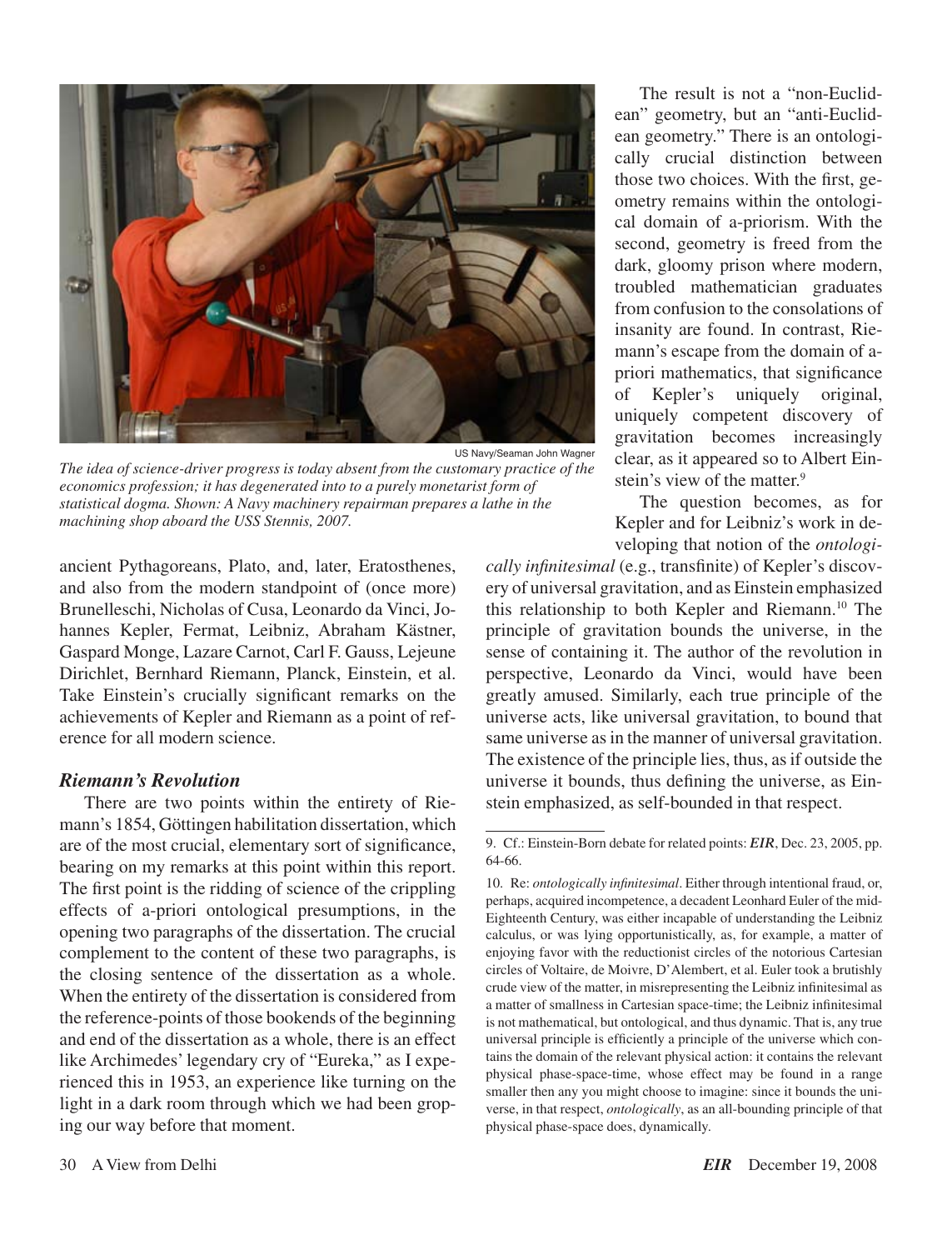

*Bernhard Riemann's 1854 habilitation disseration, with its closing sentence, "This path leads out into the domain of another science, into the realm of physics, into which the nature of this present occasion [mathematics] forbids us to penetrate," produced for LaRouche, a "Eureka" moment, "like turning the light on in a dark room."*

To this, Einstein, after Riemann, defined the whole universe as anti-entropic (bounded by a principle of universal anti-entropy), and, thus, without limit in this respect. Thus, the universe is finite, and self-bounded, but without bounds.

This view by Einstein, et al., is coherent with the superior view advanced by Academician V.I. Vernadsky, who introduced the evidence, chiefly from the standpoint of experimental physical chemistry, the evidence which showed that the universe of our knowledgeable experience to date, is partitioned, by two respectively distinct principles, of life, and of creative human cognition, thus defining domains, the Biosphere and Noösphere, respectively, distinct from, but "overlapping" the adducible abiotic domain *dynamically*.

The anti-entropic characteristics associated with both the Biosphere and Noösphere, define the universe of our experience as anti-entropic—as governed, from the higher level, by a universal principle of anti-entropic action. By anti-entropy, we should signify that the characteristic principle of action which distinguishes healthy human minds from brutish humanoids, is a universal principle of anti-entropy associated with mankind's discovery of governing principles of human action which supersede inferior qualities of belief which had reigned earlier.

This idea of fundamental scientific progress in principle, can be compared with the non-linear character of human progress from relying on simple sunlight, to a succession of relatively higher orders of fuels, from burning of trash, to charcoal, coal, coke, petroleum, hydrogen and closely related gases, nuclear fission, and, beyond. This progress is not to be measured in calories, but in terms of the quality of work in which a superior modality yields greater power of action than the same number of countable calories of a lower order of power of action.

#### *A Lesson from Chlorophyll*

Reserving the use of sunlight to promotion of chlorophyll, while relying upon nuclear-fission as a source of power, creates a vastly better environment for human existence than the deserts promoted by diverting Solar radiation from chlorophyll, in order to accomplish nothing so much as to throw the planet into a desert filled with, and defined by the lunacy of intrinsically dead Solar collectors massed, like inorganic effigies of ancient Chinese soldiers in parade formations.

The idea of "Solar power" should warn us that believers in today's so-called "environmentalists" are essentially brutish worshipers of the Olympian Zeus of Aeschylus' *Prometheus Bound*, or of the bat-loving, Nazi-like Prince Philip of the World Wildlife Fund.<sup>11</sup>

Such are the brutish, mankind-hating lackeys of Prince Philip as lying, perverted, former U.S. Vice-President Al Gore, or the George Soros whose drugpushing habits of today were formed, according to his own account, when he, as an adolescent, a Jew, was running errands for Nazi mass-murderers of Jews, exactly as the late Ben Hecht described the *Perfidy* in which adolescent Soros had become a part. Then, as an adolescent, Soros ran errands for the Nazis; an experience he has repeatedly refused to regret, when challenged on this point in public interviews. Today he employs the same putrid instinct on behalf of the British Empire's drug-pushers, who evidently admire the connection between Soros' experience in such skills. Vice-

<sup>11.</sup> One recalls the motion-picture recorded scene of Hermann Göring seated amid the neo-malthusian Sun-worshipers at a late 1920s Nazi Party rural retreat.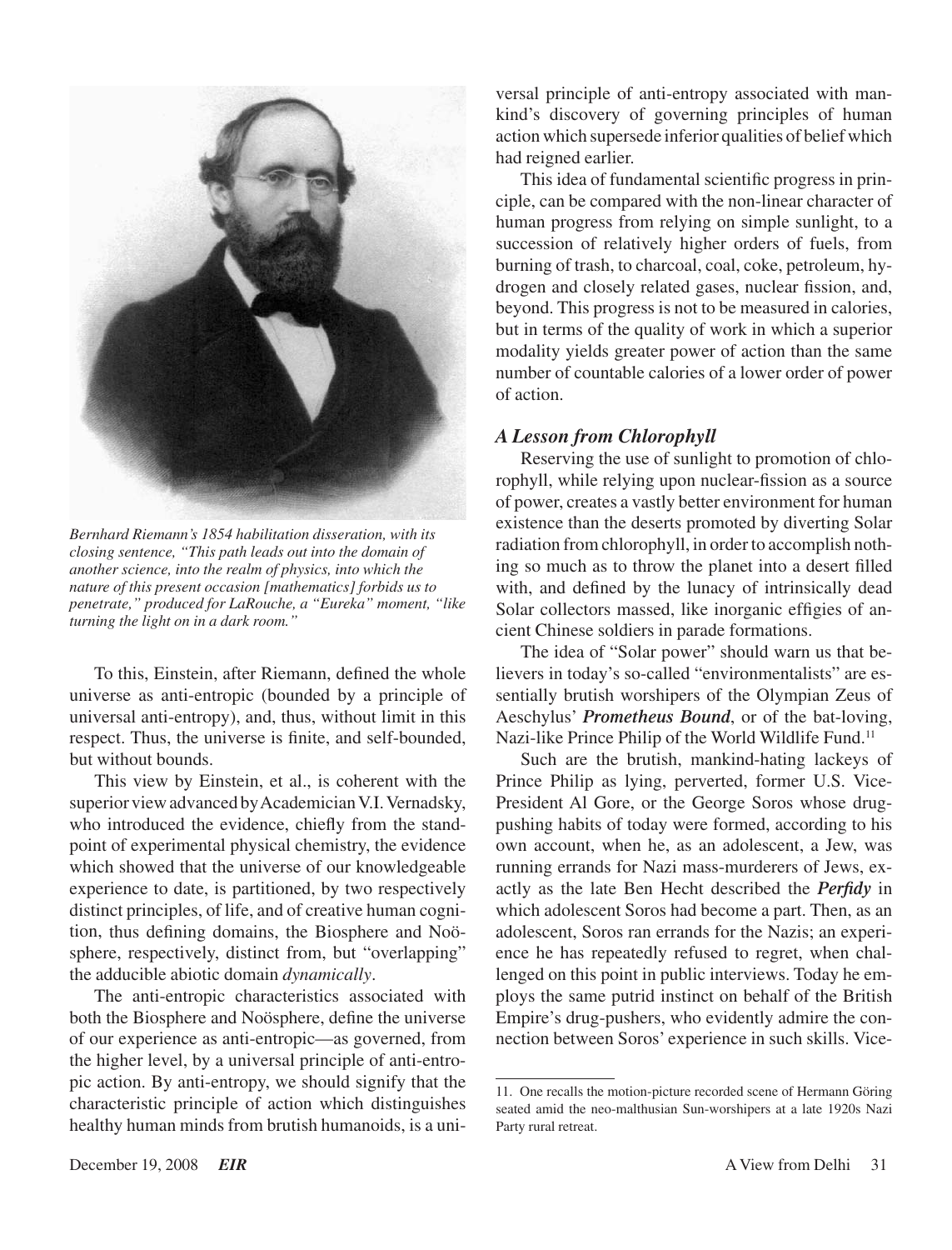

*for man to breathe. Those, such as the bat-loving, Nazilike Prince Philip, who promote "solar power," are condeming billions of human*  **beings to extinction.** NASA/Paul E. Alers

President Al Gore's brutish defense of Soros against Malaysia, shows the essential, despicable kinship of Gore and Soros today.

Such are the Sun-worshipers and leading drug-pushers of our present times.

It is of crucial importance that we recognize the systemic connection between the feverish incompetence of many among our contemporary university science departments, such as those still prostituting themselves to teaching the Newton myth, and toleration for the kinds of evil which the viciously brutish habits of George Soros and Al Gore typify, on such accounts.

We are presently approaching seven billions living human individuals on this planet, unless types such as George Soros and Al Gore succeed in assisting Prince Philip's prominently and repeatedly avowed, Nazi-like intent to reduce the population to two billions, or less, to realization. Measures such as the WTO and granting patents on principles of living organisms to Monsanto, merely typify the steps toward genocide expressed by what "globalization" and "post-Westphalian," variously British and brutish forms of fascism represent today. Perhaps the worst of all offenses against decency, is the tendency, like the legendary indifference to smoke-stacks in Nazi Germany, to tolerate, or even

admire those who are, in fact, practicing such services on behalf of global genocide today.

The ability of the human species to rise above the potential population densities, and civilization of the higher apes, resides entirely in those creative powers of the individual human mind through which mankind has discovered those universal physical principles on which the distinction between people and cage-fulls of brutish rhesus monkeys, or adult chimpanzees depends.

Thus, mankind is both set above all other things in the Biosphere, but, is, at the same time, obliged to employ uniquely human discoveries of ever-higher universal physical principles. The requirement, as I have noted in other locations, is to increase the potential relative population-density of the human race, by means which enhance the Biosphere per square kilometer of surface-area of our Earth. It is this absolute distinction of mankind, and its obligations to the universe, on which the very continued existence of mankind depends.

However, the essential thing which sets mankind absolutely above all lower forms of life, is the human mind's qualifications for performing this assigned mission. The more such human minds, so dedicated, the greater the benefit to all mankind, and, doubtless, to our Solar System as well.

#### *Dynamics*

The principal cause of disasters, within each known culture of the world, still today, has been the lack of a consciousness of that quality of creativity which does not exist for any species but mankind. The consequent tendency has been, to situate man as if man were merely another animal species dwelling in a Biosphere, but not what Academician V.I. Vernadsky chose to name the Noösphere. In reality, the planet Earth, including the Biosphere, exists within the Noösphere, rather than the Noösphere within the Biosphere. Nonetheless, the prevalent view is that man is, in effect, just another type of animal, albeit a talking animal.

This corrected view of humanity, as containing the Biosphere functionally, rather than living within the Biosphere, is now assuming the form of a precondition for much chance of anything which could be considered as "normal human life" on this planet. That is to